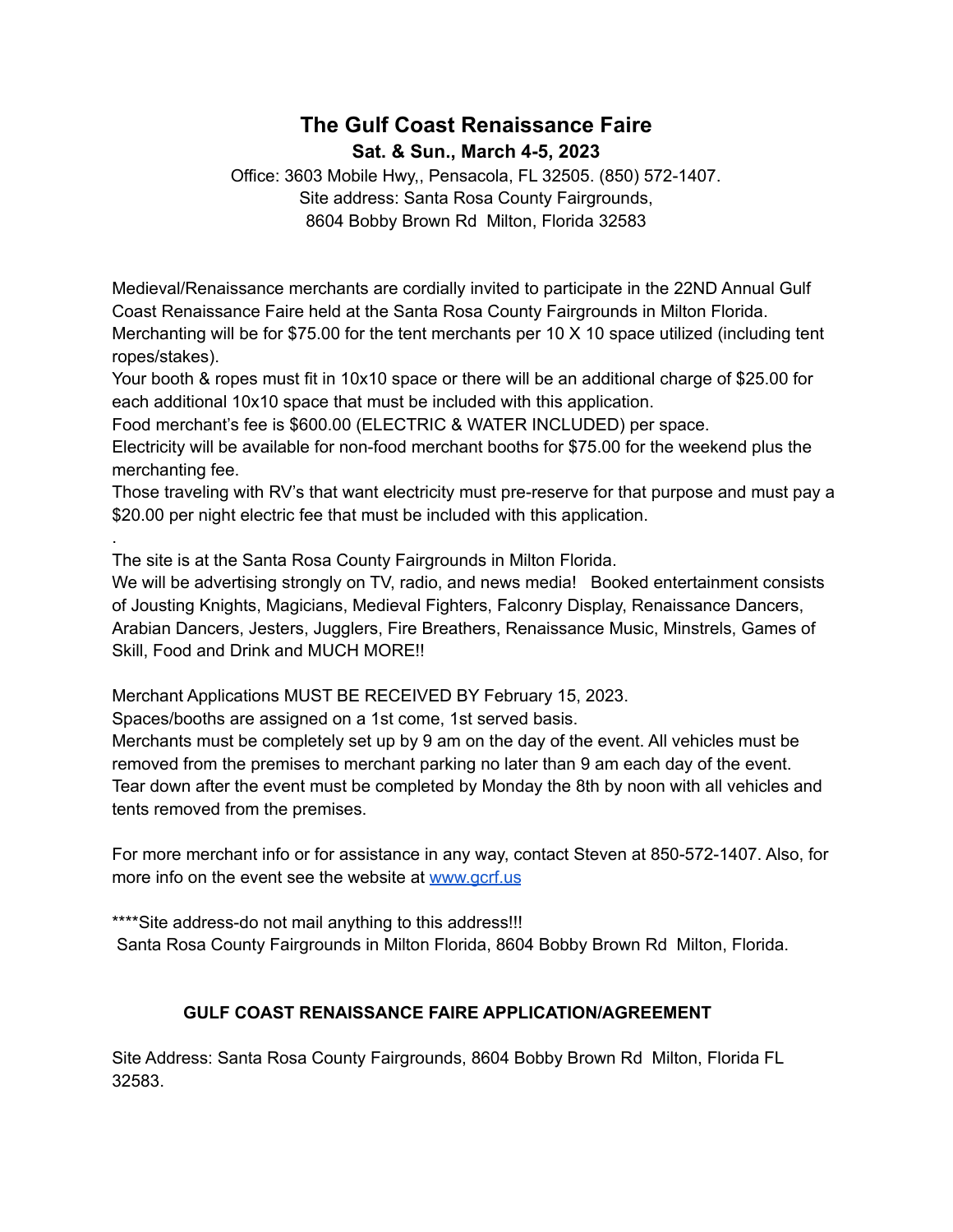### **Mail Application to: 3603 Mobile Hwy, Pensacola, FL 32505.**

Contact address: 3603 Mobile Hwy, Pensacola, FL 32505. Contact Phone: (850) 572-1407 www.gcrf.us mail: [semlegalasst@bellsouth.net](mailto:semlegalasst@bellsouth.net)

Make all checks payable to RENAISSANCE FAIRE!!!! Deadline for app. Is 2/15/23! **FAIRE DATES ARE MARCH 4-5, 2023!!**

#### **MERCHANT APPLICATION**

Please understand that this agreement will serve as a contract once accepted.

A \$75.00 tent merchant fee (minimum) and/or a \$600.00 FOOD VENDOR FEE, a copy of the business owner's drivers license or photo ID and photos showing your tent and some of your crafts/wares and the adult/minor liability form **MUST** be submitted with this application. The tent/wares photo is required for all merchants unless you have merchanted at our events before. Should the applicant not be accepted, the fees will be refunded.

Vendor understands all taxes and licensing, including any local, state or federal are the responsibility of the vendor.

Vendor is responsible for its own insurance. Insurance is not required but is strongly recommended. Those **without** insurance are considered self insured for this event and will indemnify GCRF Inc &/or DBA Mobile Renaissance Faire from all claims.

Food merchants must submit a \$600.00 food vendor fee and electricity is included(up to 20x20 space for food merchants or additional fees will apply.)

**ELECTRIC FEES**. Merchant booth/tent electric is \$75.00 for the weekend for 110 service plus your \$75.00 tent merchant fee for a total of \$150.00 minimum (more if your tent is bigger than 10x10.)

**RV SPACE** is LIMITED, YOU MUST PRE-RESERVE FOR RV SPACE AND INCLUDE A \$40 FEE FOR THE WEEKEND (Fri. & sat.) or \$20 per day.

| <b>Business Name</b>               |  |
|------------------------------------|--|
| Merchant Proper First/Last Name.   |  |
| <b>Merchant Address</b>            |  |
| Cell and Home/Work Phone #s        |  |
| Email                              |  |
| <b>Emergency Contact and Phone</b> |  |

#### **GC Renaissance Faire and Vendor Agree as Follows:**

1. Vendor understands that only approved crafts and exhibits listed below & shown in photos will be permitted. (please use back of form for additional space)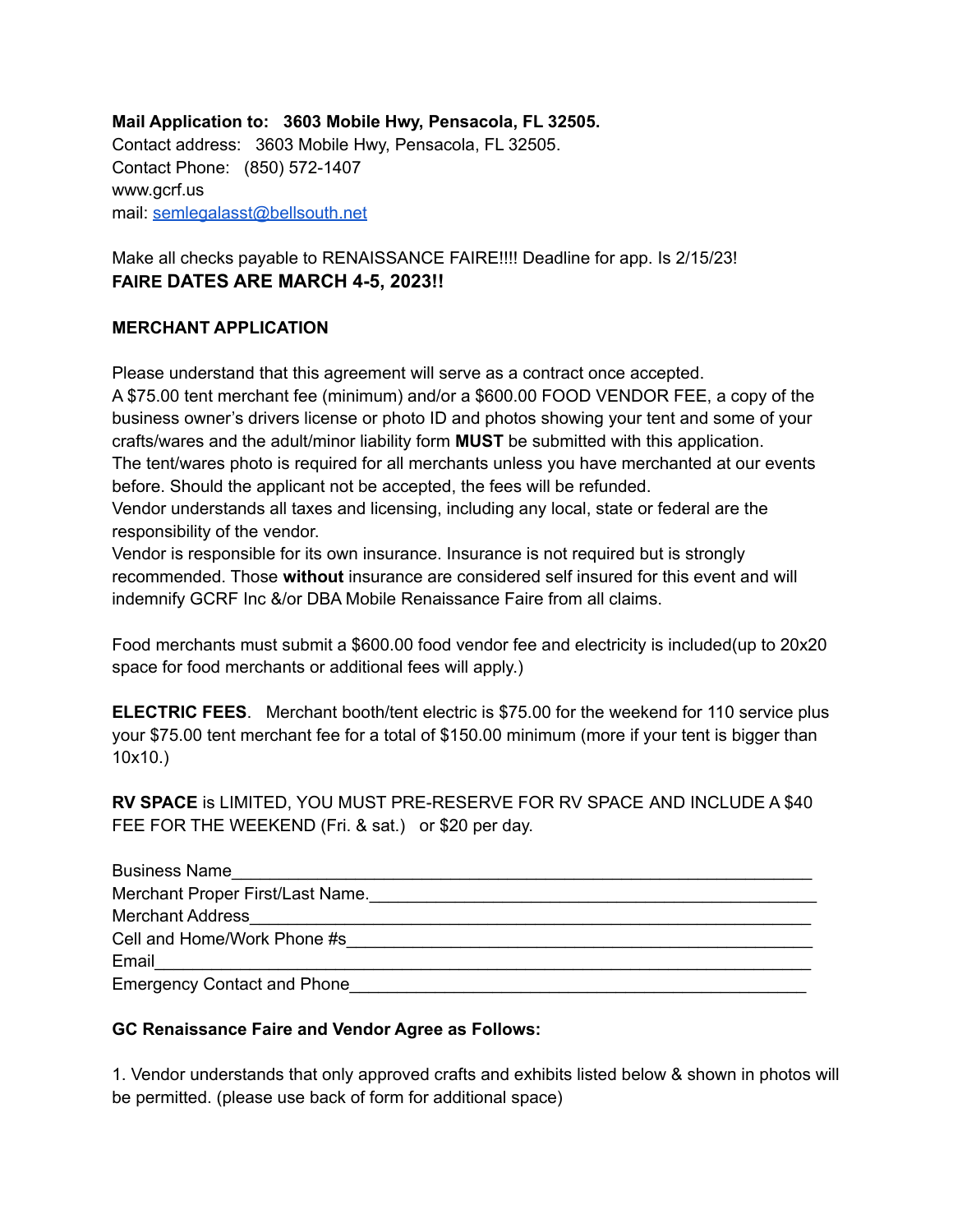2. Type of space requested food vendor or tent merchant (please check one) Food vendor \_\_\_\_\_\_\_\_\_\_\_\_\_ NON FOOD tent merchant

3. Size of tent or vending space requested (add 2 ft. to all sides of tent for ropes) TOTAL SIZE TOTAL SIZE Frontage size Depth size (requested size is all that will be provided)

\_\_\_\_\_\_\_\_\_\_\_\_\_\_\_\_\_\_\_\_\_\_\_\_\_\_\_\_\_\_\_\_\_\_\_\_\_\_\_\_\_\_\_\_\_\_\_\_\_\_\_\_\_\_\_\_\_\_\_\_\_\_\_\_\_\_\_\_\_\_\_\_\_\_\_\_ \_\_\_\_\_\_\_\_\_\_\_\_\_\_\_\_\_\_\_\_\_\_\_\_\_\_\_\_\_\_\_\_\_\_\_\_\_\_\_\_\_\_\_\_\_\_\_\_\_\_\_\_\_\_\_\_\_\_\_\_\_\_\_\_\_\_\_\_\_\_\_\_\_\_\_\_ \_\_\_\_\_\_\_\_\_\_\_\_\_\_\_\_\_\_\_\_\_\_\_\_\_\_\_\_\_\_\_\_\_\_\_\_\_\_\_\_\_\_\_\_\_\_\_\_\_\_\_\_\_\_\_\_\_\_\_\_\_\_\_\_\_\_\_\_\_\_\_\_\_\_\_\_ \_\_\_\_\_\_\_\_\_\_\_\_\_\_\_\_\_\_\_\_\_\_\_\_\_\_\_\_\_\_\_\_\_\_\_\_\_\_\_\_\_\_\_\_\_\_\_\_\_\_\_\_\_\_\_\_\_\_\_\_\_\_\_\_\_\_\_\_\_\_\_\_\_\_\_\_ \_\_\_\_\_\_\_\_\_\_\_\_\_\_\_\_\_\_\_\_\_\_\_\_\_\_\_\_\_\_\_\_\_\_\_\_\_\_\_\_\_\_\_\_\_\_\_\_\_\_\_\_\_\_\_\_\_\_\_\_\_\_\_\_\_\_\_\_\_\_\_\_\_\_\_\_ \_\_\_\_\_\_\_\_\_\_\_\_\_\_\_\_\_\_\_\_\_\_\_\_\_\_\_\_\_\_\_\_\_\_\_\_\_\_\_\_\_\_\_\_\_\_\_\_\_\_\_\_\_\_\_\_\_\_\_\_\_\_\_\_\_\_\_\_\_\_\_\_\_\_\_\_

4. NON –FOOD MERCHANT SPACES ARE 10 X 10. I am requesting space(s)-PLEASE ENCLOSE A CHECK OR MONEY ORDER FOR \$75.00 FOR A 10X10 AND \$25.00 FOR EACH ADD'L 10X10 YOU NEED AND \$600.00 FOR EACH FOOD VENDOR SPACE NEEDED.

5. I AM BRINGING AN RV \_\_\_\_YES \_\_\_\_NO (PLEASE CHECK IF YOU WOULD LIKE RV SPACE AND PLEASE INCLUDE \$40.00 WITH THIS APPLICATION FOR RV SPACE FOR FRIDAY & SATURDAY, SUNDAY NIGHT NOT INCLUDED) The \$40.00 charge applies whether you use electric or not, extra days are \$20 per day!

6. I REQUIRE ELECTRICITY FOR MY MERCHANT SPACE (NON FOOD MERCHANT) YES NO (\$75.00 for electric fee must be included with your application.)

7. Description of tent: (plastic/canvas tarp, pop-up, medieval pavilion other)

(include photo of tent if you have never vended here before or if set up has changed)

8. Please list name(s), address(es), and age(s) of all persons working your merchant business: \_\_\_\_\_\_\_\_\_\_\_\_\_\_\_\_\_\_\_\_\_\_\_\_\_\_\_\_\_\_\_\_\_\_\_\_\_\_\_\_\_\_\_\_\_\_\_\_\_\_\_\_\_\_\_\_\_\_\_\_\_\_\_\_\_\_\_\_\_\_\_\_\_\_\_\_

\_\_\_\_\_\_\_\_\_\_\_\_\_\_\_\_\_\_\_\_\_\_\_\_\_\_\_\_\_\_\_\_\_\_\_\_\_\_\_\_\_\_\_\_\_\_\_\_\_\_\_\_\_\_\_\_\_\_\_\_\_\_\_\_\_\_\_\_\_\_\_\_\_\_\_\_ \_\_\_\_\_\_\_\_\_\_\_\_\_\_\_\_\_\_\_\_\_\_\_\_\_\_\_\_\_\_\_\_\_\_\_\_\_\_\_\_\_\_\_\_\_\_\_\_\_\_\_\_\_\_\_\_\_\_\_\_\_\_\_\_\_\_\_\_\_\_\_\_\_\_\_\_ \_\_\_\_\_\_\_\_\_\_\_\_\_\_\_\_\_\_\_\_\_\_\_\_\_\_\_\_\_\_\_\_\_\_\_\_\_\_\_\_\_\_\_\_\_\_\_\_\_\_\_\_\_\_\_\_\_\_\_\_\_\_\_\_\_\_\_\_\_\_\_\_\_\_\_\_

\_\_\_\_\_\_\_\_\_\_\_\_\_\_\_\_\_\_\_\_\_\_\_\_\_\_\_\_\_\_\_\_\_\_\_\_\_\_\_\_\_\_\_\_\_\_\_\_\_\_\_\_\_\_\_\_\_\_\_\_\_\_\_\_\_\_\_\_\_\_\_\_\_\_\_

#### 9. **DON'T FORGET**!

- **A**. You must wear a medieval/Ren costume during the full time of the event.
- **B**. You must have a sign with Medieval Lettering or with rustic appearance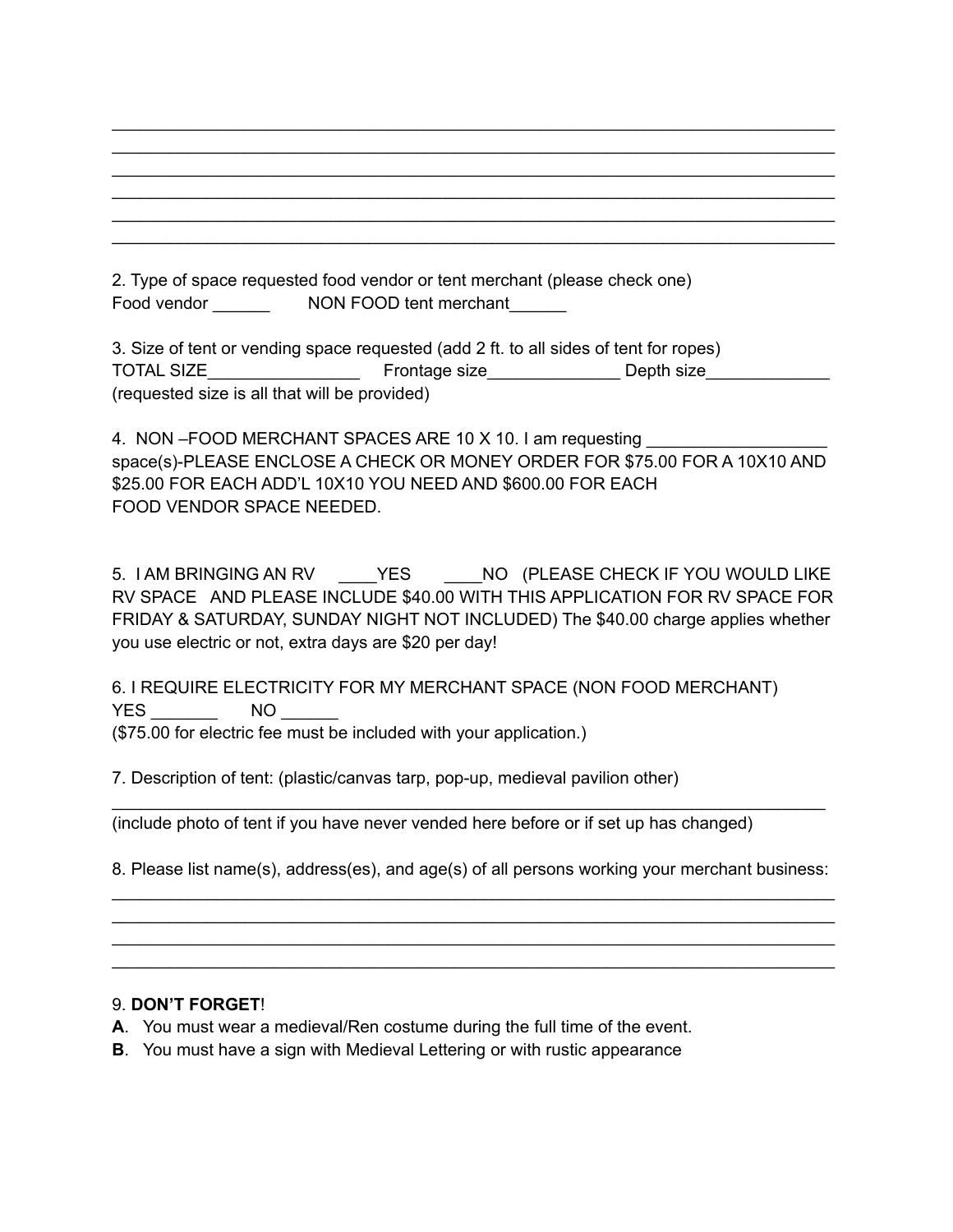**C**. You must be completely set up by 9 am on 3/4/23. You may set up between 8 am and 6 pm on **3/3/22**. THERE WILL BE NO OTHER SET UP TIMES FOR THIS EVENT AS THIS IS A HIGHLY REGULATED FAIRGROUND.

**D.** For each person working the booth, each must fill out and sign the regular and/or minor liability form and return it with this application to be accepted as a merchant.

I HEREBY CERTIFY THAT I CARRY LIABILITY INSURANCE FOR MY MERCHANT BUSINESS OR THAT I AM SELF INSURED AND BY SIGNING I HEREBY AGREE TO INDEMNIFY AND HOLD HARMLESS GULF COAST RENAISSANCE FAIRE INC FROM ANY CLAIMS FOR INJURIES OR OTHER ACCIDENTS OR LAWSUITS THAT RESULT FROM MY BUSINESS ACTIVITIES.

I FURTHER AGREE THAT MY BUSINESS IS LICENSED AND/OR COMPLIES WITH ALL LOCAL, STATE AND FEDERAL LAWS AND THAT I AM COMPLETELY RESPONSIBLE FOR COLLECTING, REPORTING AND PAYING ANY AND ALL SALES OR OTHER TAXES THAT ARE DUE UNDER Santa Rosa County, Florida AND FEDERAL LAWS AND SHALL HOLD HARMLESS AND INDEMNIFY GCRF, INC. FROM ALL CLAIMS IN THIS OR ANY REGARD. I FURTHER AGREE NOT TO SELL ANY WEAPONS TO MINORS OR ANYTHING ELSE REGULATED BY LAW NOT TO BE SOLD TO MINORS or ANYONE AND WILL DISPLAY FOR THE ENTIRE EVENT A WEAPONS POLICY AT MY BOOTH THAT INCLUDES WORDING THAT WEAPONS WILL **NOT** BE SOLD TO MINORS.

Date: \_\_\_\_\_\_\_\_\_\_\_\_\_\_\_\_\_\_\_\_\_\_\_\_\_\_\_\_\_\_\_\_\_\_\_\_\_\_

Merchant Signature: **Example 2018** 

Liability and photo release form and Agreement to comply by Gulf Coast Renaissance Faire regulations. (Initials are required below)

I have read the current Renaissance Faire regulations. I understand these rules and guidelines and agree to abide by them while acting in any capacity as a representative of the Renaissance Faire.

Furthermore, I agree to release and hold blameless/harmless Gulf Coast Renaissance Faire,Inc/Mobile Renaissance Faire (MRF) and the Renaissance Faire Staff for any injury or damage caused to me or others by my own acts or the acts of others while engaged in any Renaissance Faire activity.

In addition, I shall indemnify and save harmless Gulf Coast Renaissance Faire/MRF and/or their affiliates from and against any and all liability in the event of accident, damage, liability, loss or theft which occurs while on any Gulf Coast Renaissance Faire premises before, during, and after faire hours.

In addition, I agree to peace-bind all weapons carried while on Gulf Coast Renaissance Faire/MRF grounds unless I have applied for and received written permission from the Renaissance Faire Staff to do otherwise. All blade weapons carried or sold are to be in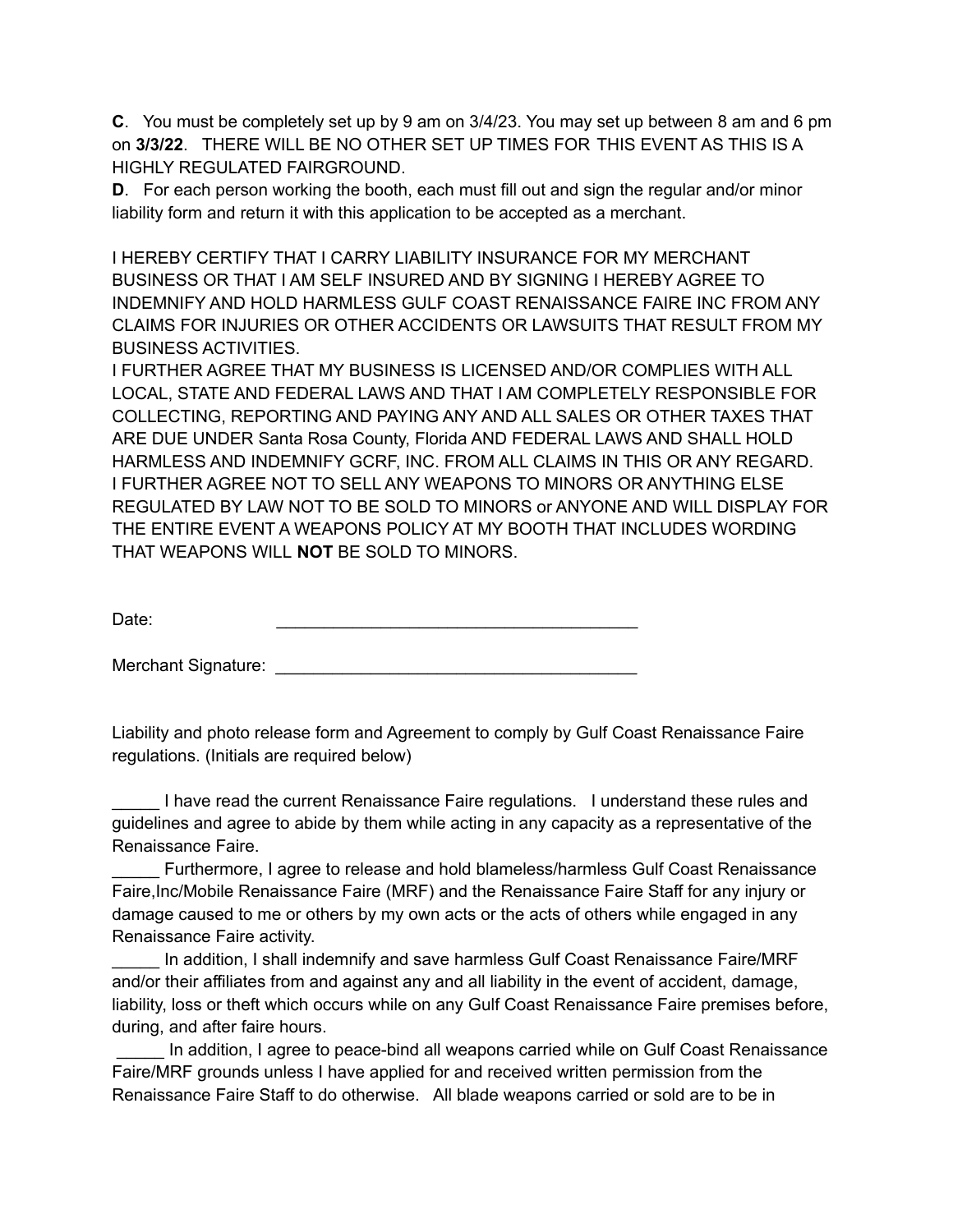scabbards {of some sort} while traveling the Renaissance Faire grounds. ANY weapon may be inspected at any time by Renaissance Faire Staff and must be deemed safe or it will have to be taken off and put away.

I also understand that by signing this release I am, without payment to me, granting Gulf Coast Renaissance Faire/MRF the right to use for all promotional, educational and other purposes to promote the Renaissance Faire any photo, video, or other reproduction of any representation in which I may appear.

Your space{s} will be reserved upon the conditions of the Renaissance Faire Staff. Reservations will be taken on a first come, first served basis.

I hereby certify that I have read, understand and agree to comply with all regulations contained in the information sheet/application for the Gulf Coast Renaissance Faire .

Please initial after reading this whole document.

\_\_\_\_\_\_\_\_\_\_\_\_\_\_\_\_\_\_\_\_\_\_\_\_\_\_\_\_\_\_\_\_\_\_\_\_\_\_\_\_\_\_\_\_\_\_\_\_\_\_\_\_

Applicant's Signature

Date: \_\_\_\_\_\_\_\_\_\_\_\_\_\_\_\_\_\_\_\_\_\_\_\_\_

Please remember that each person that travels to this event must read and sign a copy of this waiver.for our records.

| Event name:                                                            |  |  |
|------------------------------------------------------------------------|--|--|
| Location while at event : {Merchant site $#$ }                         |  |  |
| Primary<br>Phone: $\{$                                                 |  |  |
| Secondary<br>Phone: $\{\}$                                             |  |  |
| $FAX:\{\qquad\}$                                                       |  |  |
| $\overline{\phantom{a}}$ City : ________________<br>Address: _________ |  |  |
| State: 9 digit Zip code:                                               |  |  |
| E- Mail: __________________________                                    |  |  |
|                                                                        |  |  |
|                                                                        |  |  |
| Off event site emergency contact:                                      |  |  |
| Name:                                                                  |  |  |
| Phone: $\{ \}$<br>Primary                                              |  |  |
| Phone: $\{$<br>Secondary                                               |  |  |

## ARE THERE ANY MEDICAL OR HEALTH CONDITIONS THAT WE SHOULD BE AWARE OF THAT YOU MAY NEED ASSISTANCE WITH?

Please remember that each person that participates in this event must fill out and turn in a copy of this information.

\_\_\_\_\_\_\_\_\_\_\_\_\_\_\_\_\_\_\_\_\_\_\_\_\_\_\_\_\_\_\_\_\_\_\_\_\_\_\_\_\_\_\_\_\_\_\_\_\_\_\_\_\_\_\_\_\_\_\_\_\_\_\_\_\_\_\_\_\_\_\_\_\_\_\_\_ \_\_\_\_\_\_\_\_\_\_\_\_\_\_\_\_\_\_\_\_\_\_\_\_\_\_\_\_\_\_\_\_\_\_\_\_\_\_\_\_\_\_\_\_\_\_\_\_\_\_\_\_\_\_\_\_\_\_\_\_\_\_\_\_\_\_\_\_\_\_\_\_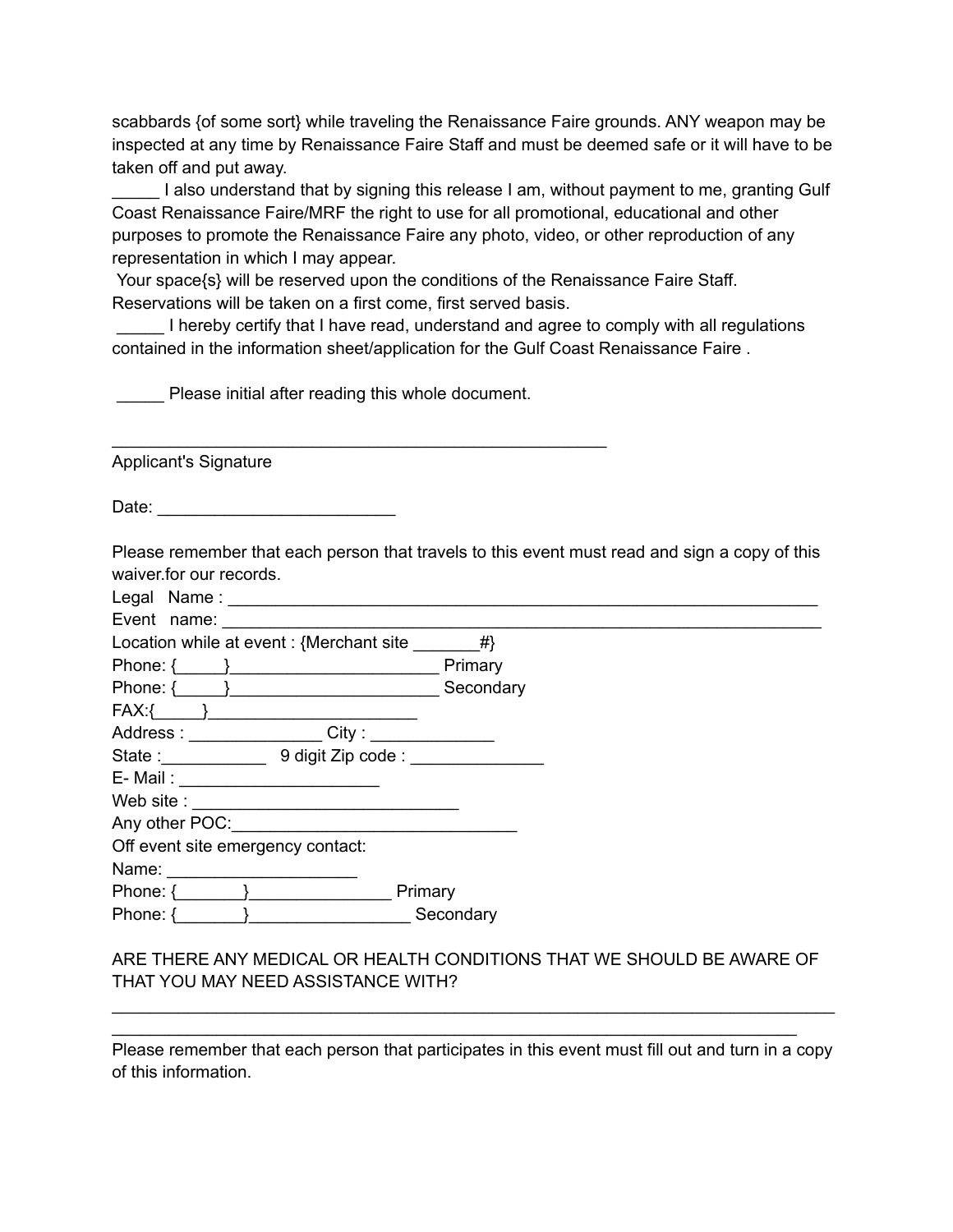MINOR Liability and photo release form and Agreement to comply by Gulf Coast Renaissance Faire regulations. (Initials are required below)

I have read the above Renaissance Faire regulations. I understand these rules and guidelines and agree to abide by them while acting in any capacity as a representative of the Renaissance Faire.

\_\_\_\_\_\_\_ Furthermore, I agree to release and hold blameless/harmless Gulf Coast Renaissance Faire Inc/Mobile Renaissance Faire (MRF) and the Renaissance Faire Staff for any injury or damage caused to me or others by my own acts or the acts of others while engaged in any Renaissance Faire activity. In addition,

\_\_\_\_\_\_ I shall indemnify and save harmless Gulf Coast Renaissance Faire/MRF and/or their affiliates from and against any and all liability in the event of accident, damage, liability, loss or theft which occurs while on any Gulf Coast Renaissance Faire premises before, during, and after faire hours.

\_\_\_\_\_\_ In addition, to peace-bind all weapons carried while on Gulf Coast Renaissance Faire grounds unless I have applied for and received written permission from the Renaissance Faire Staff to do otherwise. All blade weapons carried or sold are to be in scabbards {of some sort} while traveling the Renaissance Faire grounds. ANY weapon may be inspected at any time by Renaissance Faire Staff and must be deemed safe or it will have to be taken off and put away.

\_\_\_\_\_\_ I also understand that by signing this release I am, without payment to me, granting Gulf Coast Renaissance Faire/MRF the right to use for all promotional, educational and other purposes to promote the Renaissance Faire any photo, video, or other reproduction of any representation in which I may appear.

Your space{s} will be reserved upon the conditions of the Renaissance Faire Staff. Reservations will be taken on first come, first served basis.

I hereby certify that I have read, understand and agree to comply with all regulations contained in the information sheet/application for the Gulf Coast Renaissance Faire/MRF.

Please initial after reading this whole document.

\_\_\_\_\_\_\_\_\_\_\_\_\_\_\_\_\_\_\_\_\_\_\_\_\_\_\_\_\_\_\_\_\_\_\_\_\_\_\_\_\_\_\_\_\_\_\_\_\_\_\_\_\_\_\_\_\_\_\_

Parent/Guardian of below named minor Signature

Date

Please remember that each person that travels to this event must read and sign a copy of this waiver.

For our records:

Parent/Guardian Name:\_\_\_\_\_\_\_\_\_\_\_\_\_\_\_\_\_\_\_\_\_\_\_\_\_\_\_\_\_\_\_\_\_\_\_\_\_\_\_\_\_\_\_\_\_

\_\_\_\_\_\_\_\_\_\_\_\_\_\_\_\_\_\_\_\_\_\_\_\_

Event Name: